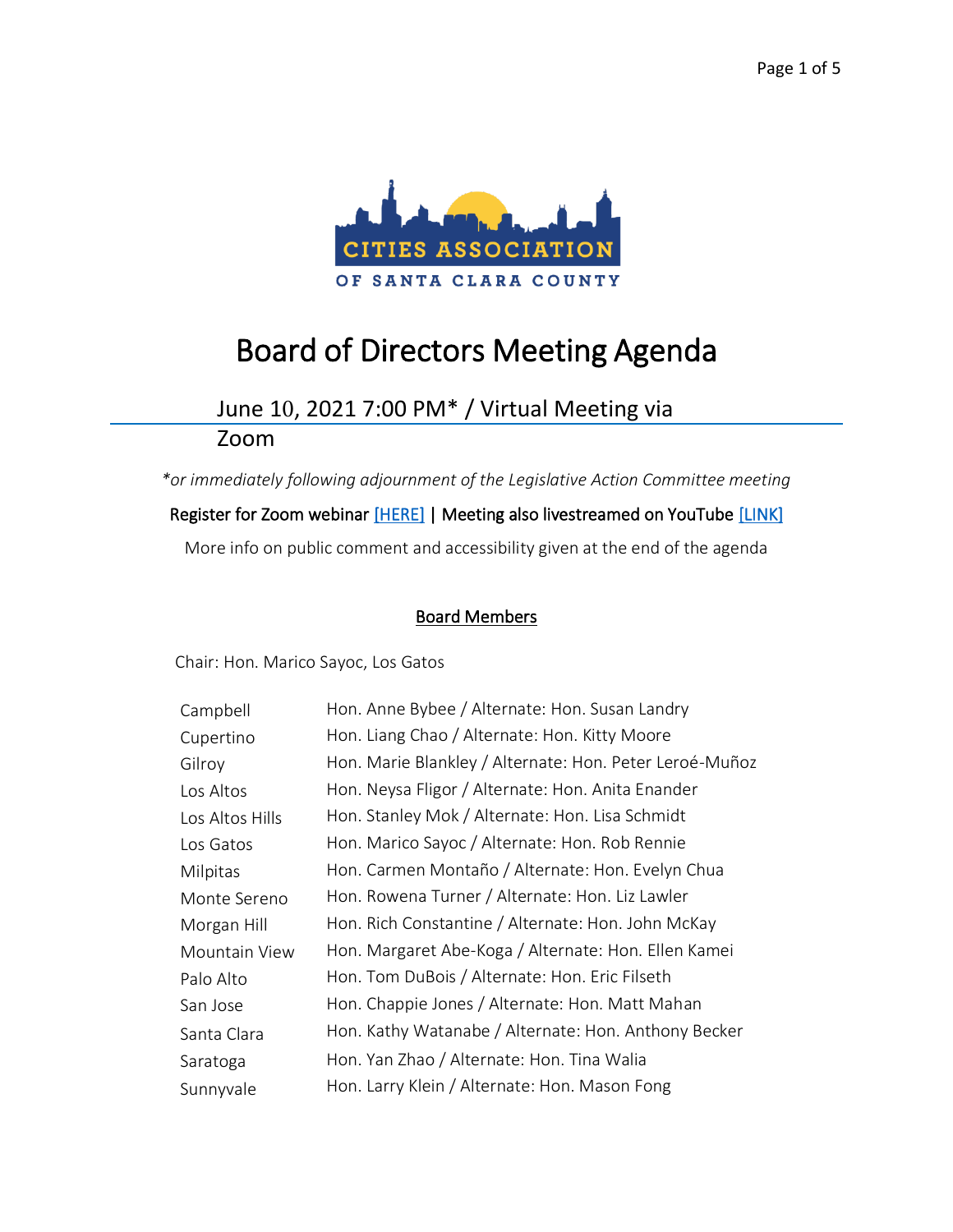*Discussion & action may be taken on any of the items below. Times are approximate.* 

# **WELCOME AND ROLL CALL – (Sayoc, 7:00PM or immediately following adjournment of Legislative Action Committee Meeting)**

| <b>PUBLIC EMPLOYMENT</b>                     |
|----------------------------------------------|
| Title: Legal Counsel                         |
| Pursuant to Government Code Section 54957(b) |

#### **Open Session**

- **1. Report out from closed session.**
- **2. Consent Agenda**
- 2a. Approval of April Board of Directors Meeting Minutes
- 2b. Receive April financial statements *(Note: reviewed by Treasurer)*
- 2c. Approval of invoices to be paid
	- Environmental Science Associates (invoice for SCSC Roundtable for a total of \$3,067.50 for a YTD total of 108,488.75 of the not to exceed of \$180,000.00 contract)
	- Logan & Powell (invoice for SCSC Roundtable) for \$301.50
	- Katherine Wellman, Special Counsel for \$1475.00
	- Kramer Workplace Investigations for \$1175.00

*(Note: Approved by Executive Board)*

- 2d. Approval of invoice to be billed
	- SCSC Roundtable for Executive Director and Legal Counsel time, January April 2021: total of \$13,072.55

*(Note: Approved by Executive Board)*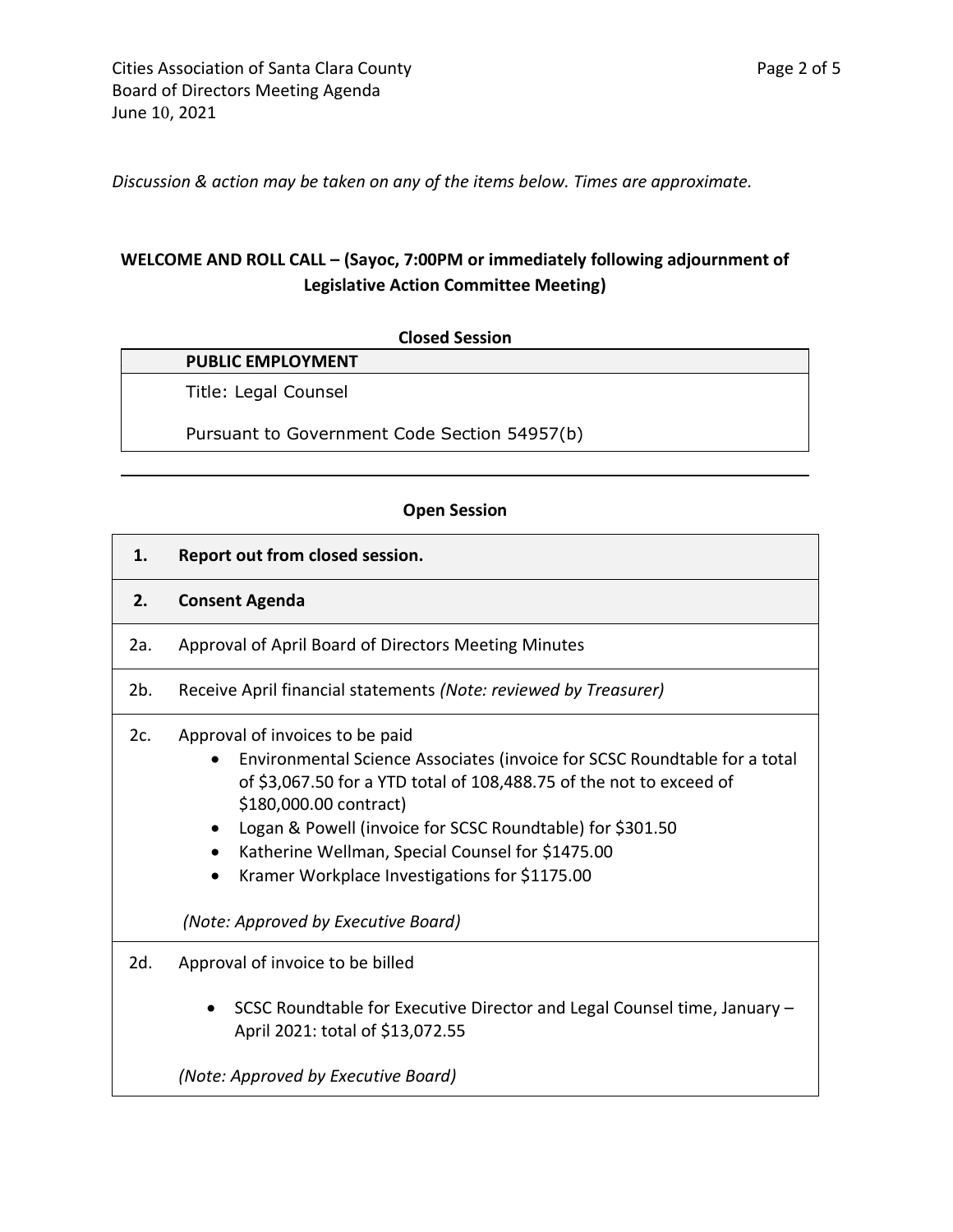- 2e. Approval of contract modification for the SCSC Roundtable and Environmental Science Associates
	- Extend the term of contract to 12/31/2021 with no additional funds added to the 6/30/2020 contract amounts. Expended contract as of 4/30/2021 is \$108.488.75 of \$180,000.00.
	- All references to ESA "Project Manager Steve Alverson" changed to "Project Manager".

*(Note: request from SCSC Roundtable)*

2f. Adoption of the final FY 2022 budget per Article VII of the Association's Bylaws:

"On or before April 15 of each calendar year, the Board of Directors shall approve a preliminary budget for the Association for the fiscal year commencing with July 1 of the same calendar year. The Board of Directors shall adopt a final budget no later than June 15 of each year. A copy of the preliminary budget when approved and a copy of the final budget when adopted shall be transmitted to each Member City."

(*Note: Board approved preliminary budget April 2020*)

- **3. Presentation from Santa Clara County Supervisor Mike Wasserman**
- **4. Planning Collaborative Update**

Presented by Baird + Driscoll Community Planning

- Update on Planning Collaborative (technical group) activity
- Discussion of Affirmatively Furthering Fair Housing
- Community Outreach Effort regarding housing

## **5. RHNA Appeal Process Update by Association of Bay Area Governments Executive Board Member Mayor Neysa Fligor**

#### **6. Committee Reports**

- 6a. Racial Justice Committee
	- Consideration of supporting housing policy proposals and endorsing public safety use of virtual reality training (details in agenda packet)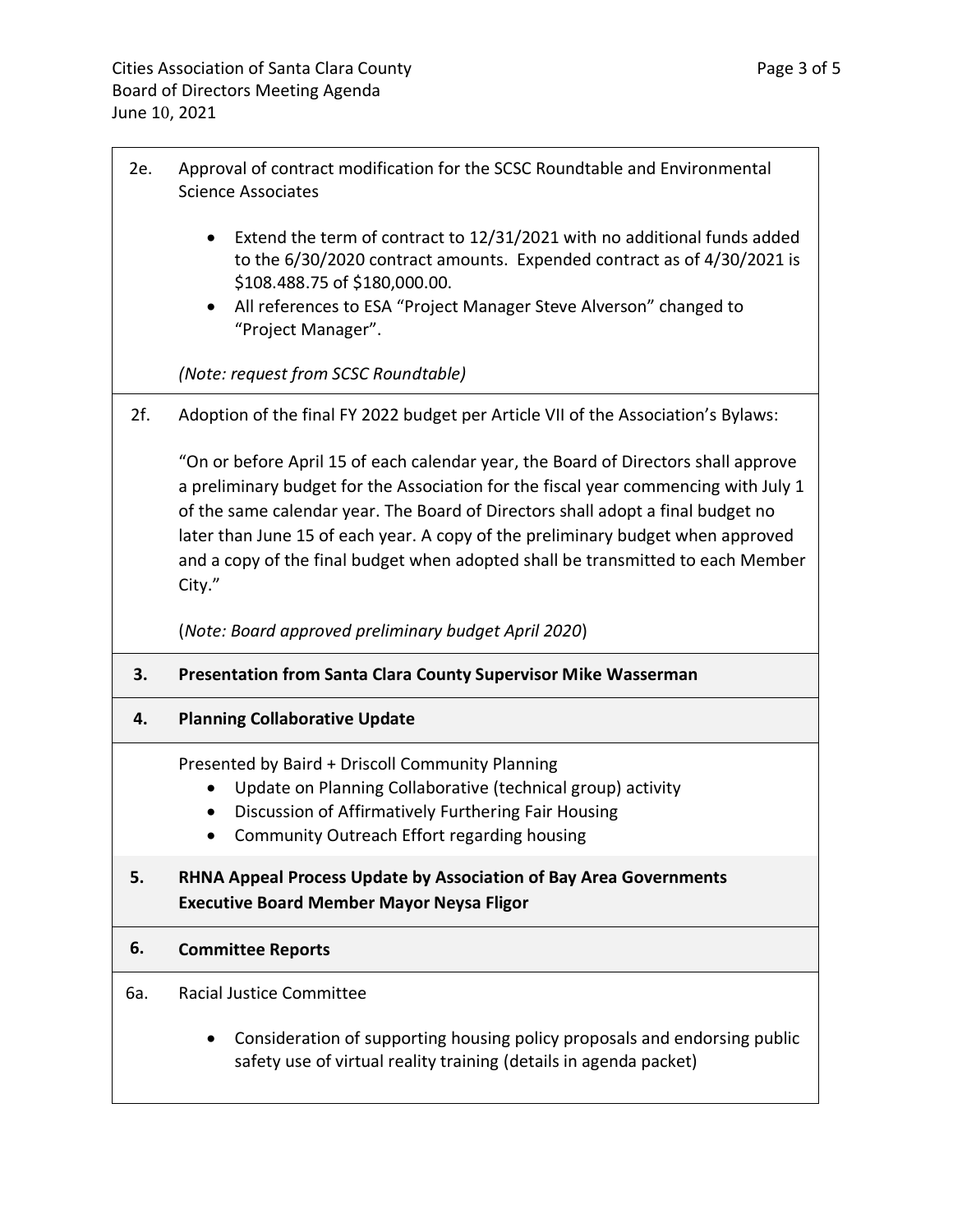|     | Presentation on virtual reality training (Chief Ngo for SCC Chiefs)<br>$\bullet$<br><b>Housing Policy Proposal</b><br>$\bullet$<br>Follow up and actions from May General Membership meeting "Let's Talk<br>About Race" |  |
|-----|-------------------------------------------------------------------------------------------------------------------------------------------------------------------------------------------------------------------------|--|
| 6b. | Legislative Action Committee                                                                                                                                                                                            |  |
|     | Board to consider affirming or rejecting the Legislative Action Committee support<br>or opposition of:                                                                                                                  |  |
|     | Legislative positions on bills SB 9, SB 612, SB 649, and AB 1401;<br>The 2021-22 State Budget Request for California Cities; and<br>Consideration of working with Assemblymember Berman on modifying AB<br>1091         |  |
| 7.  | Santa Clara County City Managers Association (SCCCMA) Update (Prevetti)                                                                                                                                                 |  |
| 8.  | <b>Executive Director Update (Jordan)</b>                                                                                                                                                                               |  |
|     | Saturday Calls<br>$\bullet$<br>Correspondence sent: Support for SCC Innovation Project (community mobile<br>$\bullet$<br>response)<br>REAP grant from Association of Bay Area Governments<br>Other items                |  |
| 9.  | <b>Joys and Challenges (Board Members)</b>                                                                                                                                                                              |  |
|     | <b>Public Comment</b>                                                                                                                                                                                                   |  |

#### **ADJOURNMENT**